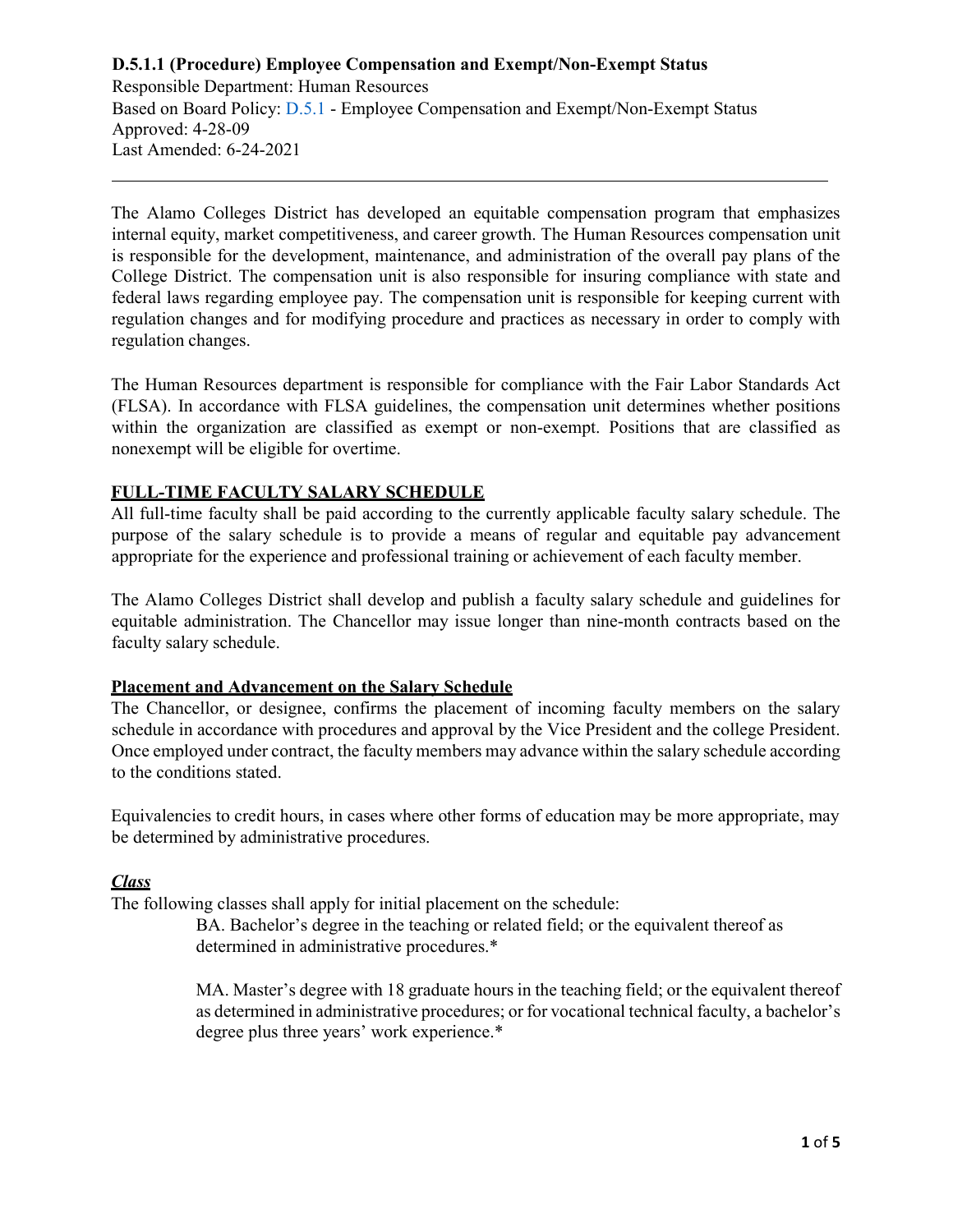Responsible Department: Human Resources Based on Board Policy: [D.5.1 -](https://www.alamo.edu/siteassets/district/about-us/leadership/board-of-trustees/policies-pdfs/section-d/d.5.1-policy.pdf) Employee Compensation and Exempt/Non-Exempt Status Approved: 4-28-09 Last Amended: 6-24-2021

> MA +12 Master's degree plus 12 additional approved graduate hours or equivalent credits; or for vocational technical faculty, a master's degree plus two years' work experience.\*

> $MA + 24$ Requirements for  $MA + 12$ , plus 12 additional approved hours or equivalent credits.\*

> $MA + 36$  Requirements for  $MA + 24$ , plus 12 additional approved graduate hours or equivalent credits.\*

> $MA + 48$  Requirements for  $MA + 36$ , plus 12 additional approved graduate hours or equivalent credits.\*

> PhD Earned doctoral degree in the teaching field, or earned doctoral degree and the approval of the college President (to be consider for approval, one-half of the required work for the degree must be in the teaching or related field)

\* *At the time of initial placement, faculty hired under the Texas Higher Education Coordinating Board qualifications for technical and vocational personnel will receive a class advancement for the three years' direct or related work experience required. This cannot be used to achieve Class PhD.*

Advancement will occur in increments of 12 graduate hours in the discipline or a related field or the equivalent credit One-half of the graduate hours may be in education courses.

## **Years of Experience Credit**

For full time faculty, up to seven years of initial entry credit may be granted for previous teaching experience or appropriate work experience according to the equivalencies listed below. For vocational/technical faculty, the three years used to qualify the instructor and advance initial placement cannot be used to obtain a higher experience credit for salary placement. Experience above three years can be used according to the equivalencies below (see example Exhibit A)

|                                                   | Years Required for |
|---------------------------------------------------|--------------------|
| Work Experience                                   | one Credit         |
| Full-time "permanent" college/university teaching |                    |
| Full-time temporary college/university teaching   |                    |
| Full-time high school teaching                    |                    |
| Other relevant full-time teaching                 |                    |
| Full-time non-teaching relevant work experience2  |                    |

Part-time teaching and work experience is not counted for determining years of experience credit and placement.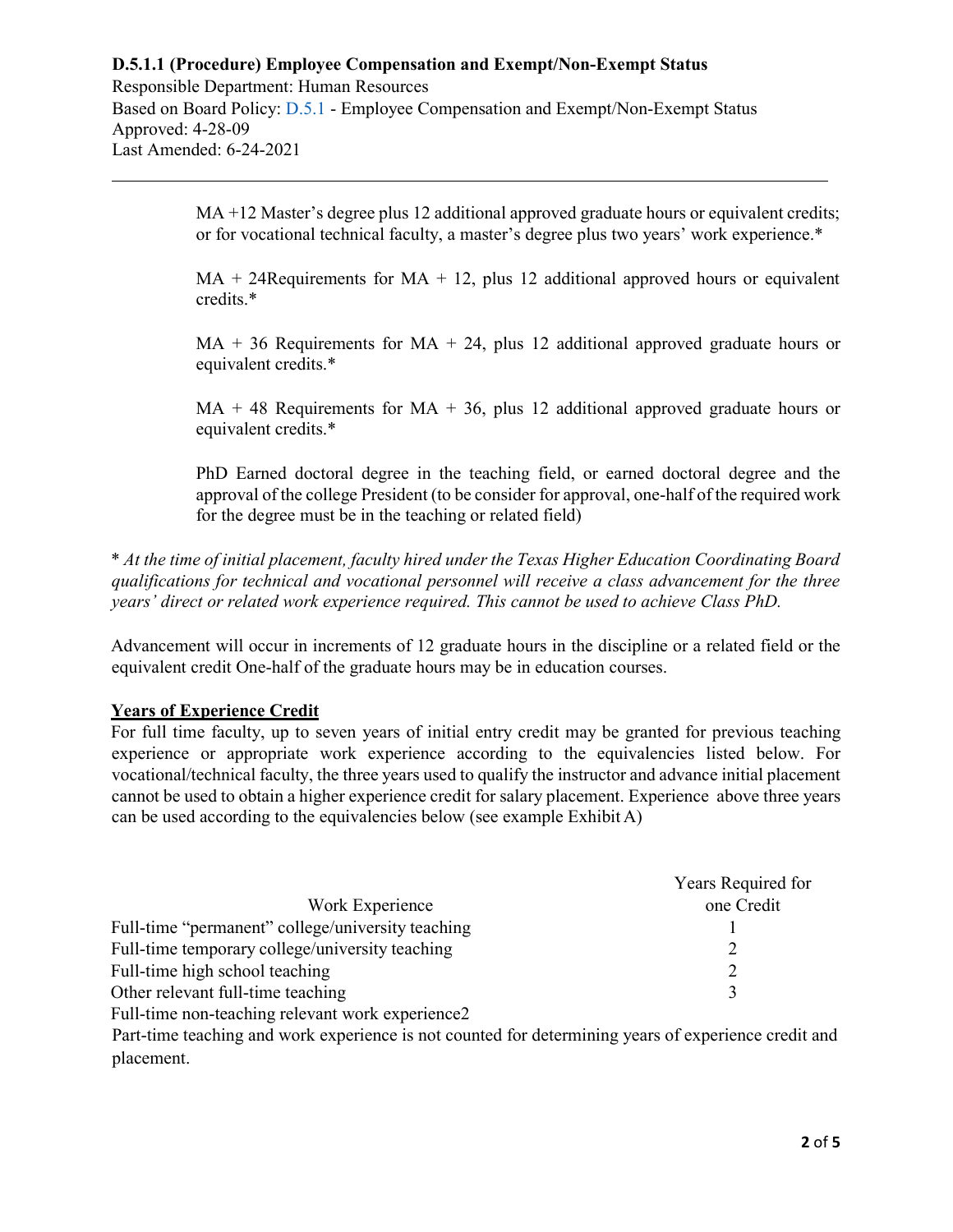Responsible Department: Human Resources Based on Board Policy: [D.5.1 -](https://www.alamo.edu/siteassets/district/about-us/leadership/board-of-trustees/policies-pdfs/section-d/d.5.1-policy.pdf) Employee Compensation and Exempt/Non-Exempt Status Approved: 4-28-09 Last Amended: 6-24-2021

### **Academic Rank**

Faculty may be initially placed at the rank of Instructor or Assistant Professor. Initial placement at the rank of Assistant Professor shall require completion of a doctoral degree as described in PhD placement.

The additional salary increments provided for the ranks of Assistant Professor, Associate Professor, and Professor must be earned by promotion to those ranks (see [D.8.2.2](https://www.alamo.edu/siteassets/district/about-us/leadership/board-of-trustees/policies-pdfs/section-d/d.8.2.2-procedure.pdf)[\).](http://www.alamo.edu/uploadedFiles/District/Employees/Departments/Ethics/pdf/policies/D.8.2.2-Procedure.pdf)

### **Faculty Placement Documentation**

All faculty placement documentation, excluding continuing education instructors, will be documented and placement will be calculated by the College utilizing the appropriate Faculty Placement Template (See Exhibits A. and B.)

### **Adjunct Faculty Salary Schedule**

The College District shall develop and publish salary schedule for adjunct faculty without benefits (see [D.2.5.1](https://www.alamo.edu/siteassets/district/about-us/leadership/board-of-trustees/policies-pdfs/section-d/d.2.5.1-procedure.pdf)[\),](http://www.alamo.edu/uploadedFiles/District/Employees/Departments/Ethics/pdf/policies/D.2.5.1-Procedure.pdf) providing a means of equitable pay that is based on the appropriate professional training or achievement required for the position and the time engaged in hourly instruction in class lecture and/or laboratory per course. Adjunct faculty with benefits shall be paid in accordance with the salary schedule established for full time temporary faculty.

#### **Faculty Substitutes**

In the absence of a reciprocal arrangement, or if the faculty member's absence extends beyond one week, substitutes shall be paid according to the guidelines included in the faculty substitute salary schedule (see [D.2.3.2](https://www.alamo.edu/siteassets/district/about-us/leadership/board-of-trustees/policies-pdfs/section-d/d.2.3.2-procedure.pdf)[\).](http://www.alamo.edu/uploadedFiles/District/Employees/Departments/Ethics/pdf/policies/D.2.3.2-Procedure.pdf)

#### **Non-Faculty Positions**

Personnel shall be paid according to a salary schedule or wage scale adopted by the Board after a recommendation by the Chancellor.

When determining an employee's placement on the College District's salary schedule or wage scale, the employee's position, responsibilities, experience, education, and years of service shall be considered.

## **Exempt/Non-Exempt Classification**

The Chancellor or designee shall determine the classification of positions or employees as "exempt" or "non-exempt" for purposes of payment of overtime in compliance with the FLSA. Non-exempt and any employee paid hourly may not have a second job assignment, a contract or temporary agency assignment with Alamo Colleges District.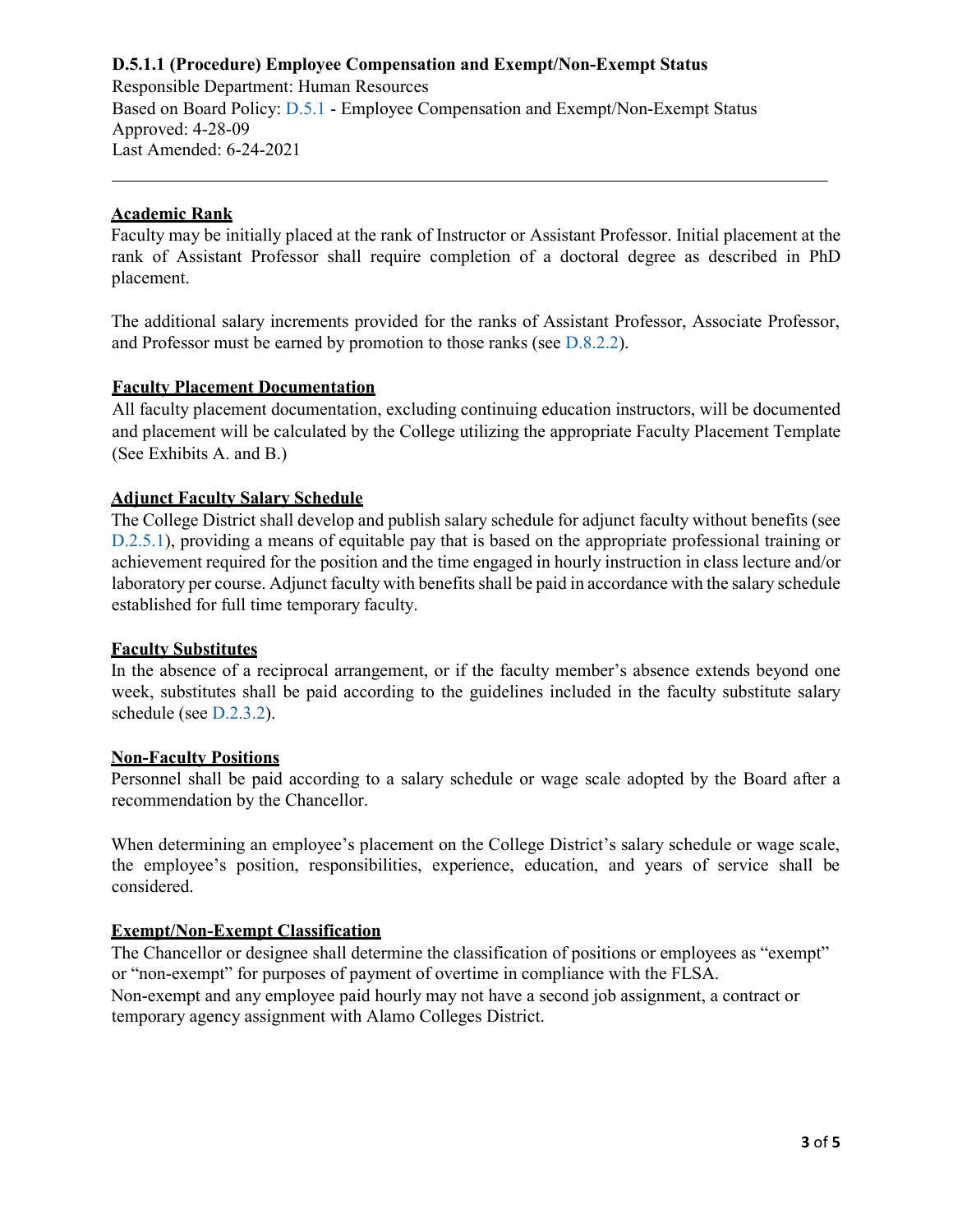Responsible Department: Human Resources Based on Board Policy: [D.5.1 -](https://www.alamo.edu/siteassets/district/about-us/leadership/board-of-trustees/policies-pdfs/section-d/d.5.1-policy.pdf) Employee Compensation and Exempt/Non-Exempt Status Approved: 4-28-09 Last Amended: 6-24-2021

*Exempt* - The College District shall pay employees who are exempt from the overtime pay requirements of the FLSA on a salary basis. The salaries of these employees are intended to cover all hours worked, and the College District shall not make deductions that are prohibited under the FLSA.

Exempt employees are scheduled and expected to work at least 40 hours per week, as defined in policy [D.5.1](https://www.alamo.edu/siteassets/district/about-us/leadership/board-of-trustees/policies-pdfs/section-d/d.5.1-policy.pdf)[.](http://wcmsstg.alamo.edu/uploadedFiles/District/Employees/Departments/Ethics/pdf/policies/D.5.1-Policy.pdf) Exempt employees must account for 40 hours per week and these 40 hours must be recorded as work or leave hours. Leave is not submitted or charged for absences that occur after the first 40 scheduled hours in a week.

An employee who believes deductions have been made from his/her salary in violation of this procedure should bring the matter to the College District's attention, through the College District's complaint policy and procedure (see [D.3.3 a](https://www.alamo.edu/siteassets/district/about-us/leadership/board-of-trustees/policies-pdfs/section-d/d.3.3-policy.pdf)nd [D.3.3.1](https://www.alamo.edu/siteassets/district/about-us/leadership/board-of-trustees/policies-pdfs/section-d/d.3.3.1-procedure.pdf)[\).](http://www.alamo.edu/uploadedFiles/District/Employees/Departments/Ethics/pdf/policies/D.3.3.1-Procedure.pdf) If improper deductions are confirmed, the College District shall reimburse the employee and take steps to ensure future compliance with the FLSA.

*Non-Exempt* - Non-exempt employees may be compensated on an hourly basis or on a salary basis. Employees who are paid on an hourly basis shall be compensated for all hours worked. Non-exempt employees are paid for a 40-hour workweek and do not earn additional pay unless the employee works more than 40 hours during a workweek.

## *Exempt*

Exempt employees have a standard workweek of 40 hours, for report hours.

#### **Overtime for Non-Exempt Employees**

Employees may be asked to work overtime periodically in order to carry out the functions of the College District. The supervisor shall offer an equal opportunity for overtime work to all employees whose skills are appropriate to the particular project. Proper notice will be given, if practicable, when the need for overtime work is anticipated. A non-exempt employee shall have the approval of his/her supervisor and the appropriate budget authority before working overtime.

An employee may not perform any overtime work unless and until the employee's immediate supervisor has recommended the overtime assignment and the appropriate budget authority has approved overtime.

Supervisors must keep clear and accurate records. Any overtime earned during a pay period must be turned in during that pay period. Supervisors and employees should review time sheets to verify approval and accuracy of records. Time records and any supporting documents must be kept for a minimum of two years.

Employees who work overtime without prior authorization will be subject to disciplinary action. Supervisors will be disciplined if they allow subordinates to work unauthorized overtime, if they fail